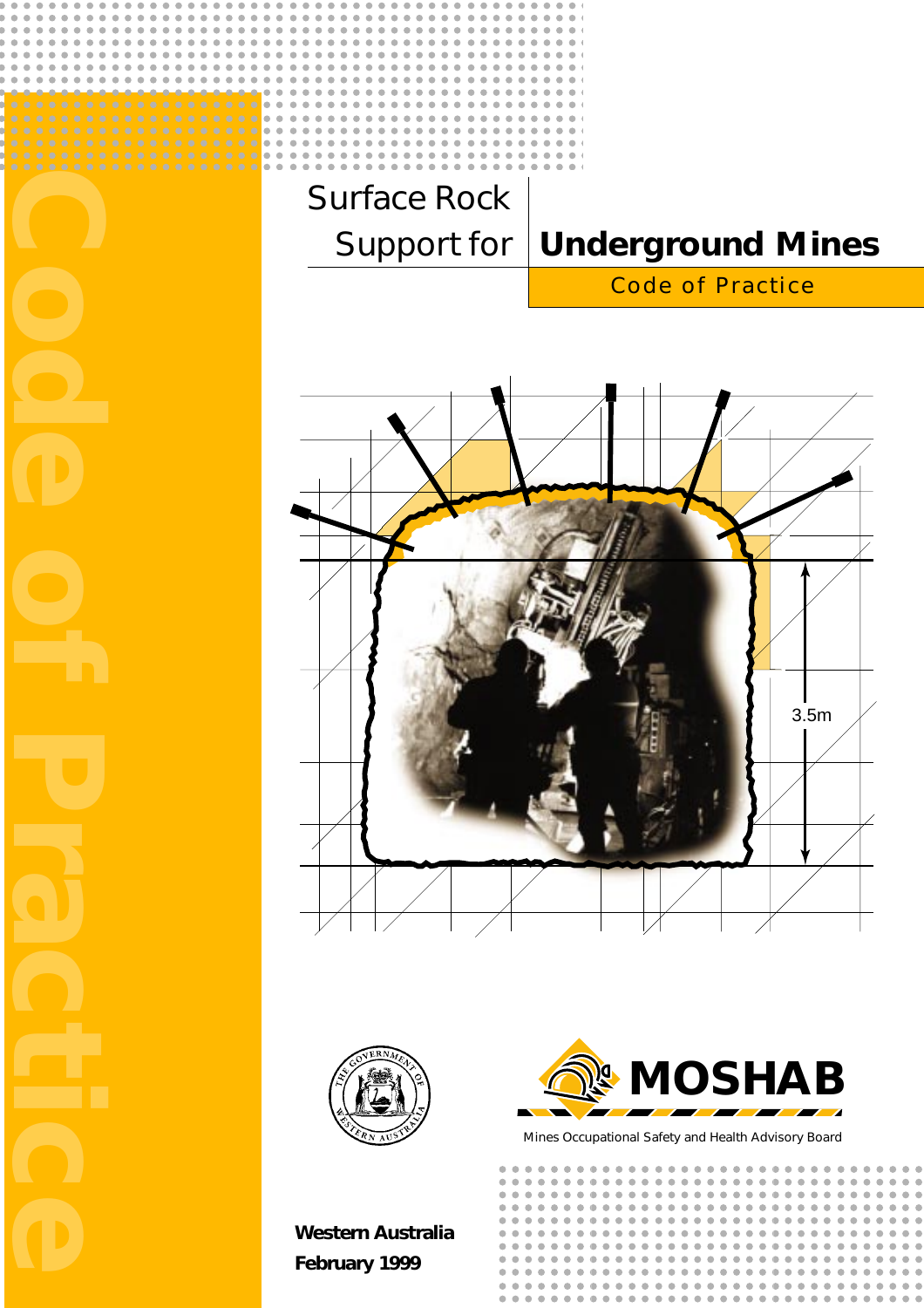# **SURFACE ROCK SUPPORT FOR UNDERGROUND MINES**

**CODE OF PRACTICE**

**MINES OCCUPATIONAL SAFETY AND HEALTH ADVISORY BOARD**

**WESTERN AUSTRALIA**

**FEBRUARY 1999**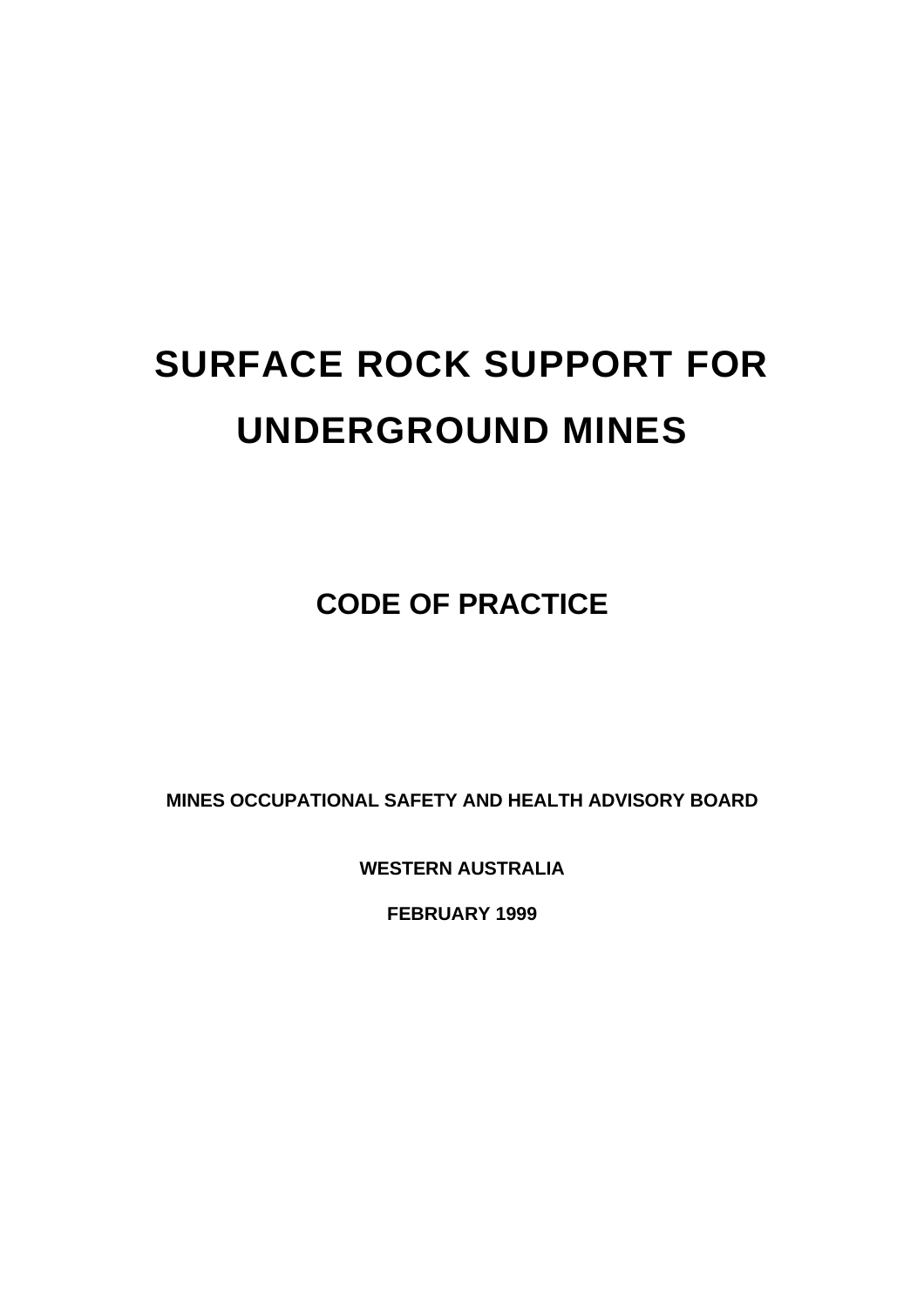# SURFACE ROCK SUPPORT FOR UNDERGROUND MINES

# **CODE OF PRACTICE**

# **TABLE OF CONTENTS**

| 1.0 |     |                                                             |  |  |  |  |
|-----|-----|-------------------------------------------------------------|--|--|--|--|
| 2.0 |     |                                                             |  |  |  |  |
|     | 2.1 |                                                             |  |  |  |  |
|     | 2.2 |                                                             |  |  |  |  |
|     | 2.3 | Ground Support (Rock Reinforcement & Surface Rock Support)4 |  |  |  |  |
|     |     | 2.3.1                                                       |  |  |  |  |
|     |     | 2.3.2                                                       |  |  |  |  |
|     |     | 2.3.3                                                       |  |  |  |  |
|     |     |                                                             |  |  |  |  |
| 3.0 |     |                                                             |  |  |  |  |
|     | 3.1 |                                                             |  |  |  |  |
|     |     | 3.1.1                                                       |  |  |  |  |
|     |     | 3.1.2                                                       |  |  |  |  |
|     |     |                                                             |  |  |  |  |
|     | 3.2 |                                                             |  |  |  |  |
| 4.0 |     |                                                             |  |  |  |  |
| 5.0 |     |                                                             |  |  |  |  |
| 6.0 |     |                                                             |  |  |  |  |

#### **APPENDIX**

| Appendix 2: Flow Diagram - Compliance with the Code of Practice 14 |  |
|--------------------------------------------------------------------|--|
|                                                                    |  |
|                                                                    |  |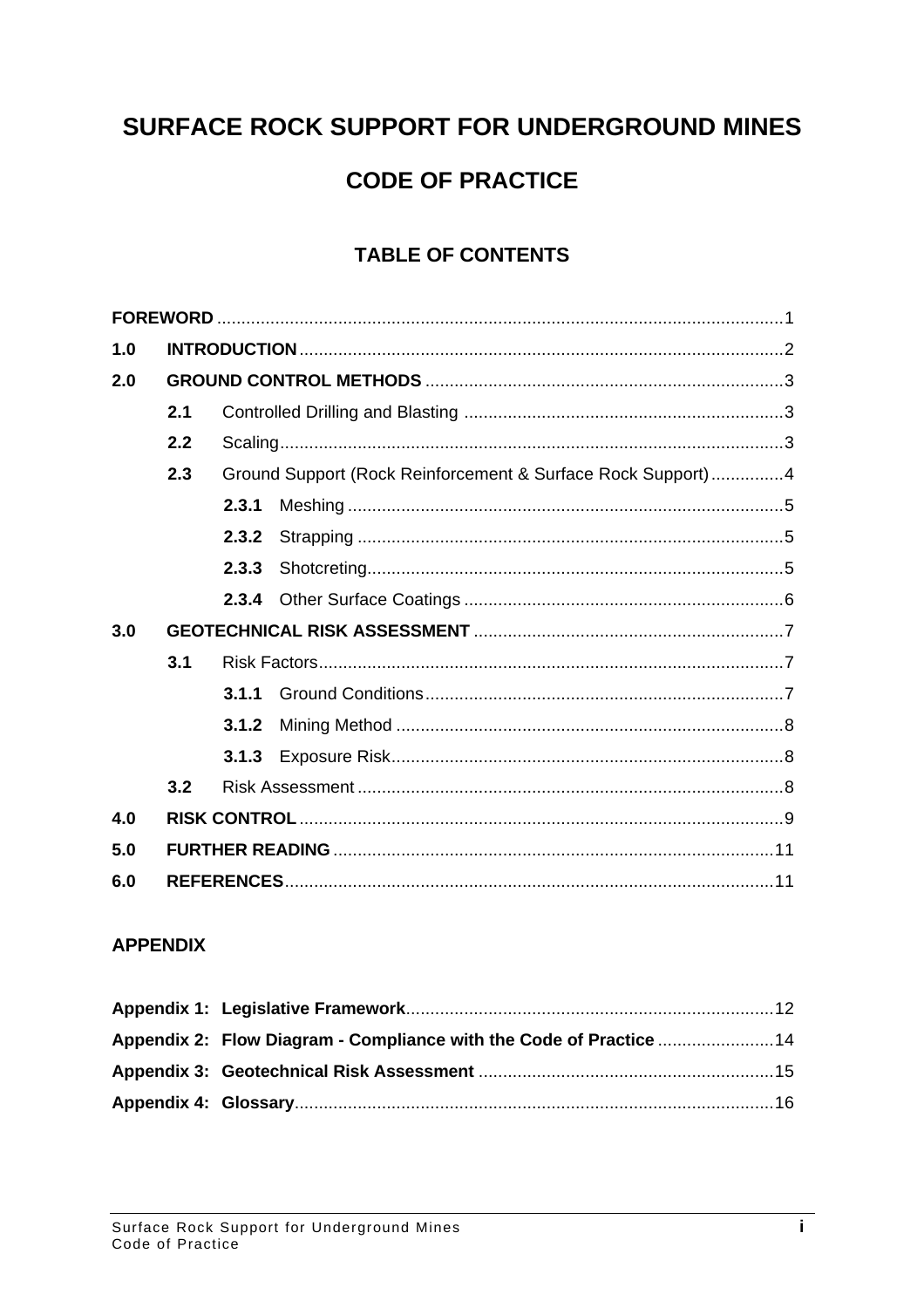# **SURFACE ROCK SUPPORT FOR UNDERGROUND MINES**

# **CODE OF PRACTICE**

# **FOREWORD**

The Surface Rock Support for Underground Mines Code of Practice (hereafter referred to as the Code) applies to all underground excavations in which persons may travel or work and includes development headings and entry-method stopes.

The Code is framed on the assumption that the necessary primary rock reinforcement is in place to ensure the general structural stability of the excavation.

**The Code introduces the requirement to install surface rock support in high headings (ie. those greater than or equal to a nominal 3.5m in height) in all Western Australian underground mines unless a documented geotechnical risk assessment justifies otherwise. Where surface rock support is installed, it shall be applied to backs and side walls that are a nominal 3.5m from the floor of the excavation.**

The requirements in the Code do not detract from the obligations contained in Regulation 10.28 of the *Mines Safety and Inspection Regulations 1995*.

Installation of surface rock support, such as mesh, shotcrete or other surface treatment, in **addition** to existing or primary reinforcement methods may be necessary to control the risk of injury and death that can result from small rock falls from between the installed rock reinforcement elements.

Surface rock support is not intended to replace existing ground reinforcement methods but should be used, where required, in conjunction with these methods, and integrated into the mine's ground control system or strategy.

The Code specifically addresses gravity induced rock falls. Dynamic rock failure mechanisms are not covered by the Code and must be controlled by appropriate means according to the identified risk.

The Code should be read in conjunction with the Department of Minerals and Energy (DME) Guidelines *Geotechnical Considerations for Underground Mines* and *Underground Barring Down and Scaling*.

The Code has been developed through tripartite consultation and has been approved under Section 93(1) of the *Mines Safety and Inspection Act 1994*. The legislative framework which supports the Code is outlined in **Appendix 1**.

The process for achieving compliance with this Code of Practice is outlined In **Appendix 2**.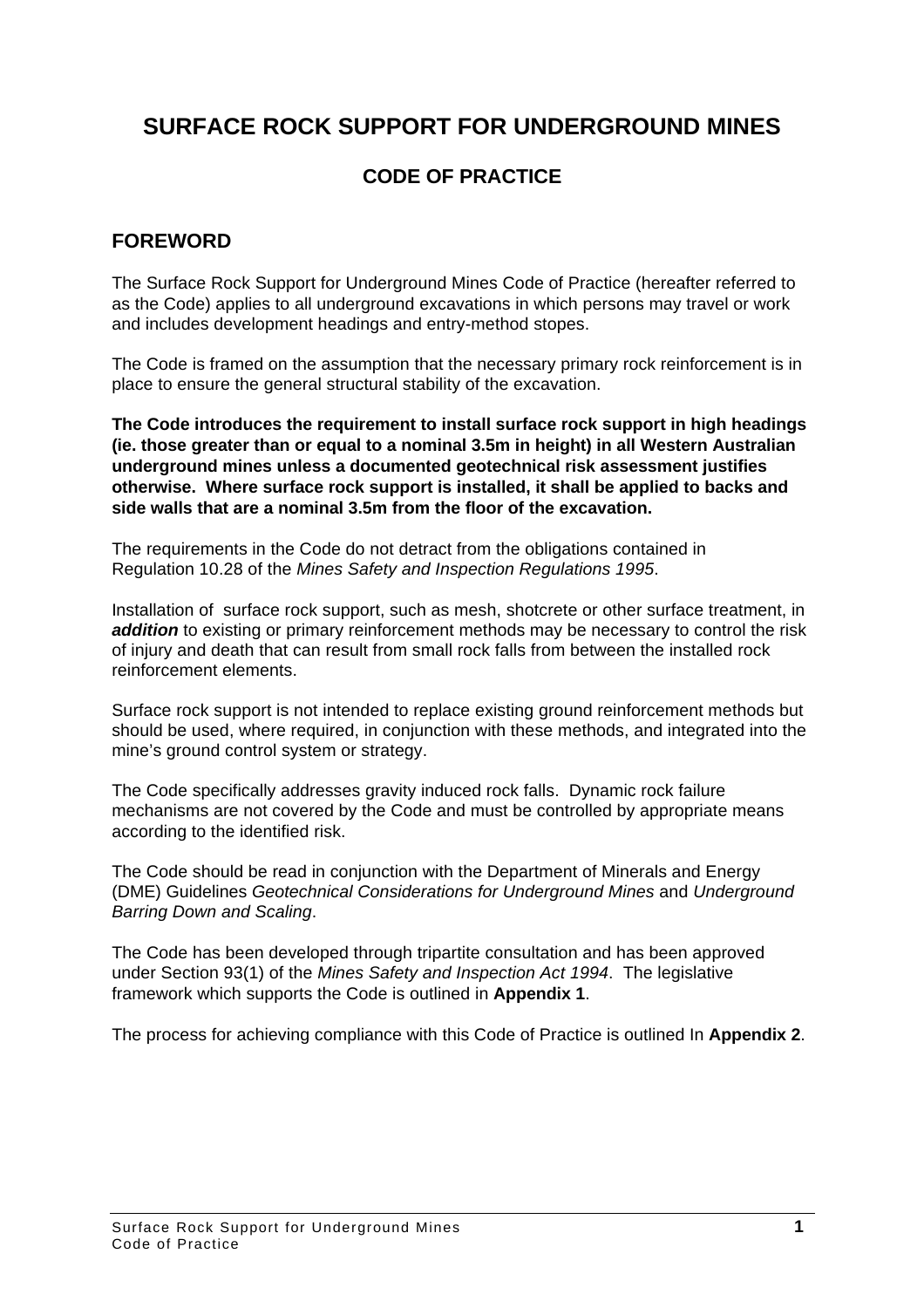# **1.0 INTRODUCTION**

Rock falls are an ever-present hazard in underground mining, especially in unsupported ground. They are primarily caused by discontinuities and/or high or low adverse stresses in the rock mass. The intersection of three or more joints or fractures with the back, face or side wall of an excavation may create unstable blocks of rock. These blocks may fall or be ejected into the excavation with little or no prior warning, and pose a serious risk of injury or death.

Ground support is installed to ensure the stability of the excavation and minimise the risk of injury. Ground support must match the ground conditions and the excavation geometry for the life of the excavation and must take into account both inherent and mining-induced stresses.

The presence of ground support however does not necessarily guarantee that there will be no rock falls. While an excavation can be stable in terms of its overall structure it may not necessarily be safe. Localised surface failure can present serious risks.

A combination of one or more of the following may result in unexpected rock falls:

- Deteriorating ground conditions;
- Inappropriate ground support;
- Inadequately installed ground support;
- Ground support that has deteriorated (corroded) over time; and
- Mining-induced or natural seismicity.

Ongoing check-scaling is a critical step in the ground control program to maintain the integrity of the excavation.

In low profile headings, that is, those nominally less than 3.5m high, with adequate and correctly installed ground support, a person can readily visually check for localised surface rock failure and make safe the heading or excavation with the use of a scaling bar.

However, in headings higher than 3.5m it becomes increasingly difficult to check and scale safely without the use of equipment to access the high backs and side walls. In addition, cap lamp illumination is inadequate for high headings.

In high headings where surface rock support is installed the need for regular checking is reduced and the integrity of the excavation is greatly increased.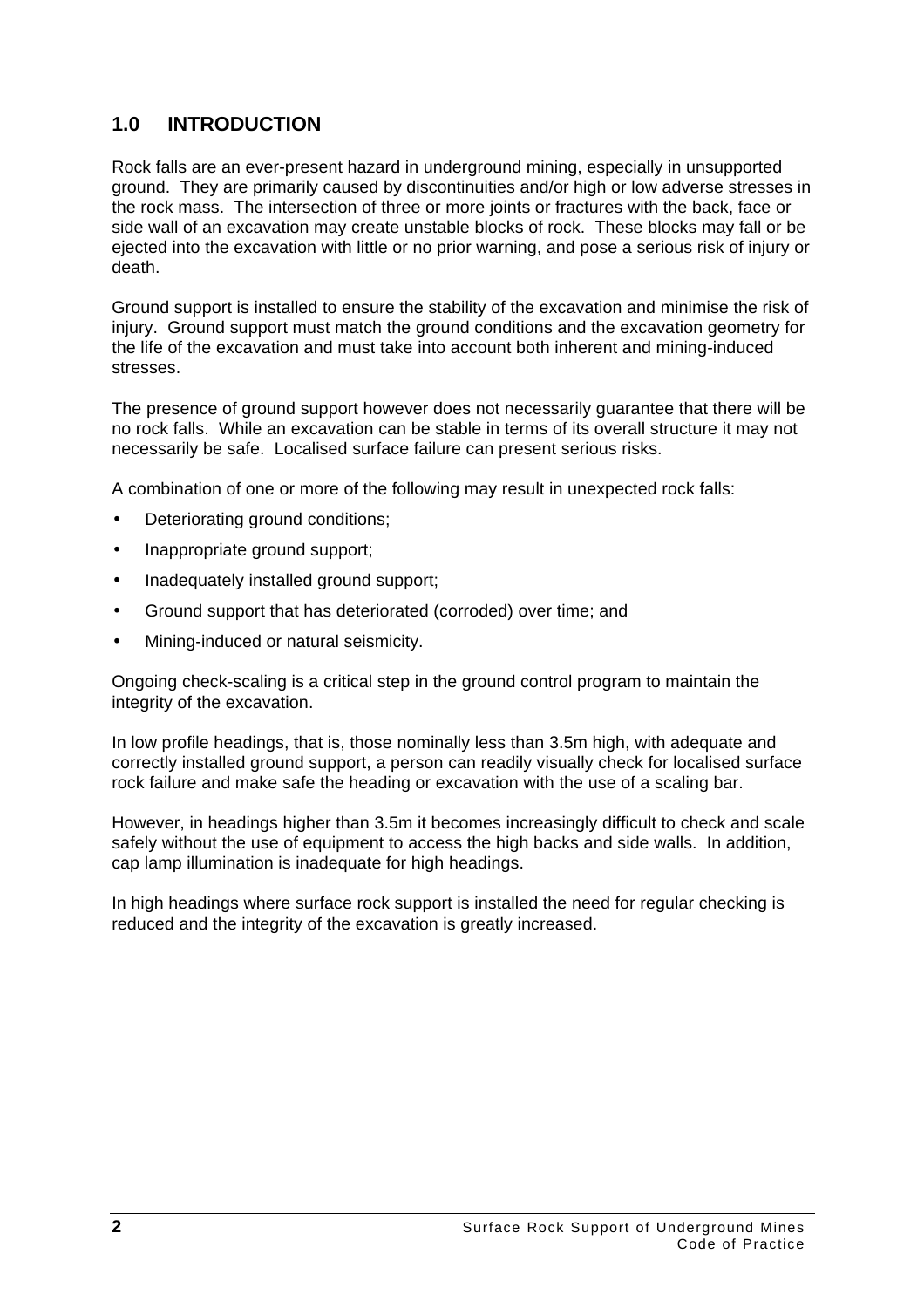# **2.0 GROUND CONTROL METHODS**

Some of the methods that are available to limit or control potential rock falls include:

- Controlled drilling and blasting techniques;
- Scaling (manual and mechanised); and
- Ground support (rock reinforcement and surface rock support), including:
	- Meshing;
	- Strapping;
	- Shotcreting; and
	- Other Surface Coatings.

This list of controls is not necessarily exhaustive, it is likely that new techniques will be developed with time.

Each method is dealt with in detail below.

#### **2.1 Controlled Drilling and Blasting**

Substantial and unwarranted damage to the rock at the perimeter of an excavation can result from the use of inappropriate drilling and blasting practices. Controlled drilling and blasting practices are designed to "cut" the rock rather than general demolition of the rock mass.

Rock damage due to drilling and blasting can be minimised by:

- Correct placement and alignment of the holes;
- Selection of appropriate hole diameter, spacing and burden for blast holes, in particular perimeter holes;
- Use of suitable explosives charges (eg. low energy or decoupled) in the perimeter holes;
- Considering the influence that blast holes adjacent to the perimeter holes has on rock damage and, where appropriate, varying the burden, spacing and charge density; and
- Where necessary, seeking the advice of the explosive manufacturer(s) on the appropriate use of various combinations of explosives and initiation system(s).

Where good controlled drilling and blasting practices are consistently achieved there will be a significant decrease in the risk of localised rock fall.

#### **2.2 Scaling**

Scaling involves removing loose rock from the walls, face and backs of the excavation. Careful attention should be paid to the following:

- Identifying the ground conditions;
- Manual scaling procedures;
- Mechanised scaling procedures;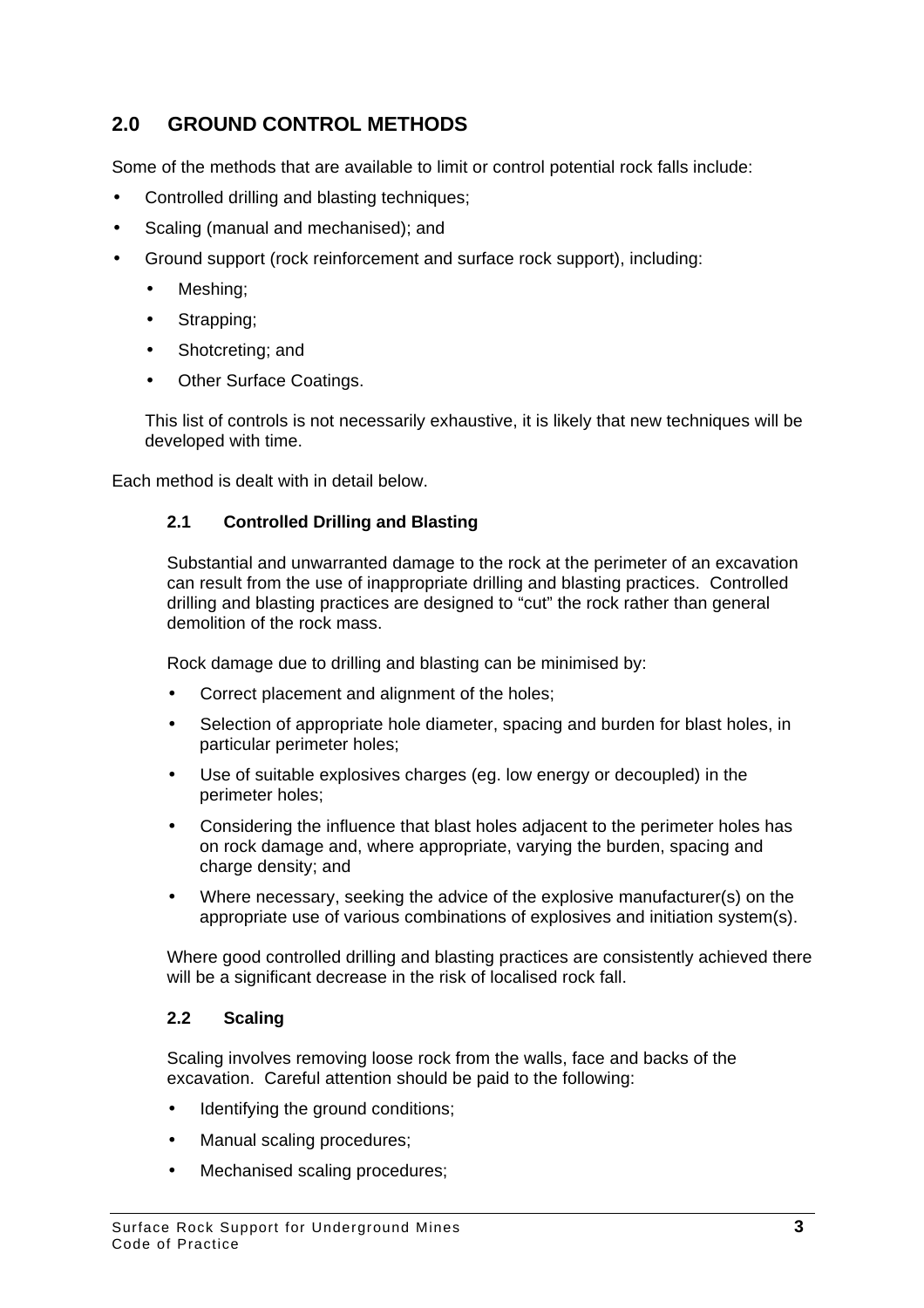- Scaling procedures for large potentially unstable blocks;
- Scaling procedures in ravelling ground:
- Progressive scaling and installation of support;
- Scaling in high headings;
- Scaling in narrow headings; and
- Regular check scaling of main travelways.

Further discussion on scaling is contained in the DME Guideline *Underground Barring Down and Scaling*.

#### **2.3 Ground Support (Rock Reinforcement and Surface Rock Support)**

With respect to this Code, the term Ground Support refers to both rock reinforcement and surface rock support.

In general, rock reinforcement is primarily applied internally to the rock mass, such as rock bolts, while surface rock support refers to that which is applied externally to the rock mass, such as mesh, strapping or other surface treatments.

There is a range of rock reinforcement and support methods available that can be used individually or in combination.

Some ground support methods include:

- Rock bolts and cable dowels:
- Friction rock stabilisers;
- Cast concrete lining:
- Shotcrete (plain and fibre reinforced);
- Thin flexible surface coatings;
- Strapping.
- Timber props;
- Timber packs;
- Timber or steel sets:
- Yielding sets;
- Hydraulic props;
- Screw-jack type props;
- Mesh: and
- Backfill (plain and strength enhanced).

Details relating to installation and quality control of ground support methods can be found in the DME Guideline *Geotechnical Considerations in Underground Mines*.

A description of each method is beyond the scope of this Code, however a brief outline of some surface rock support methods is provided below.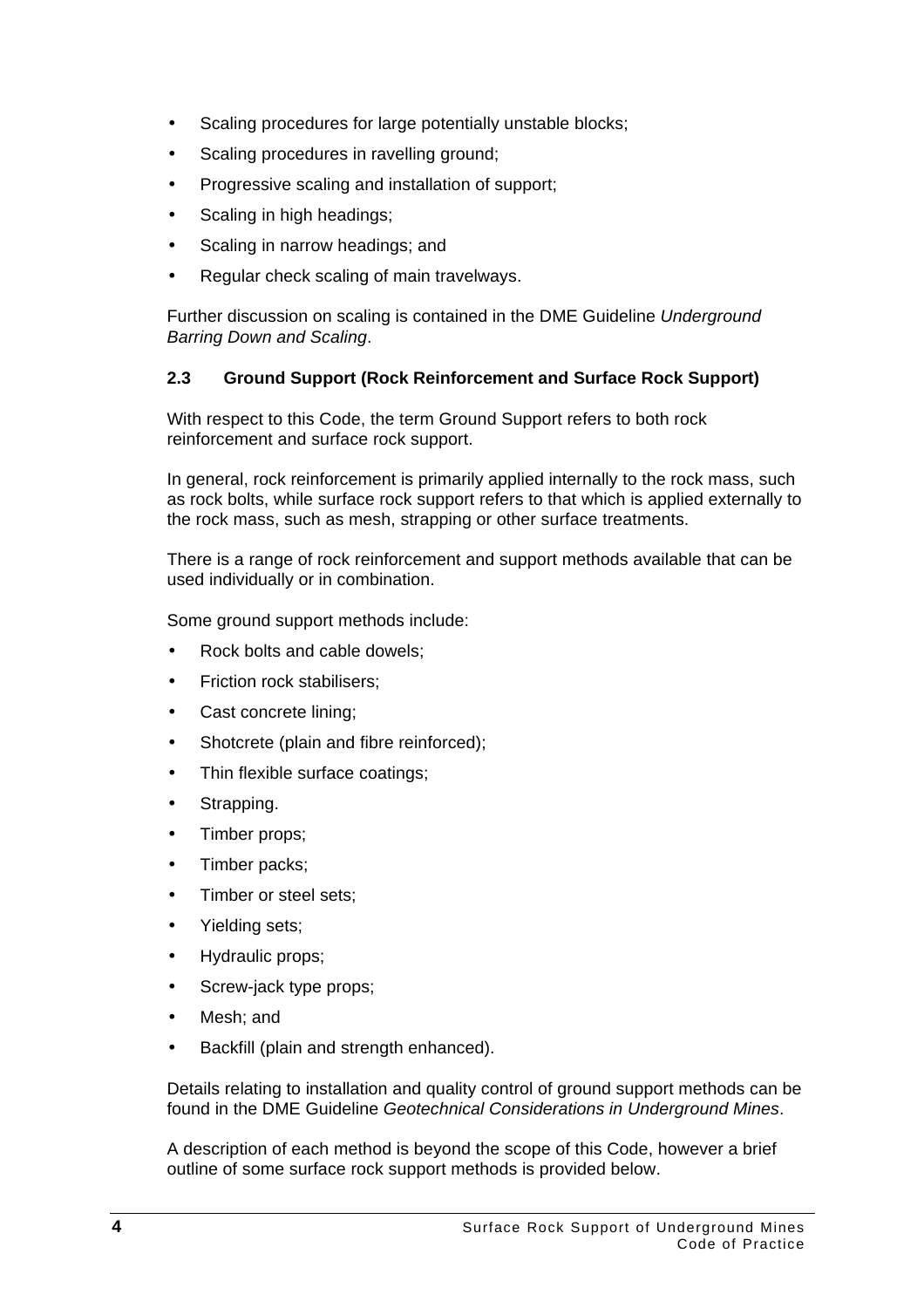#### **2.3.1 Meshing**

The installation of mesh on the backs and side walls of an excavation is a technique that can largely eliminate falls of small rocks.

Hoek, Kaiser and Bawden (1995) refer to this approach as a "safety" support system, the purpose of which is to prevent unexpected falls of small rocks.

This type of support system, however, is not designed to support large static or dynamic loads. It can be used in conjunction with other elements to be part of an integrated system for supporting dynamic or static loads.

Providing that the mesh and the reinforcing elements do not become overloaded with loose rock fragments contained in the mesh, this system largely eliminates the need for regular check scaling.

These support systems may also be appropriate, irrespective of heading height, in regular travelways, places where the workforce regularly gather, and permanent installations containing specialised equipment or explosives; eg. shafts, declines, main haulages, workshops, lunchrooms, offices, main pump stations, major electrical sub-stations, crushers, conveyors, main magazines, etc.

There is a variety of mesh available. The three main types are welded wire mesh, chain link mesh and non-metallic mesh. Chain link mesh has greater flexibility than weld mesh, while weld mesh is better suited for use with shotcrete. Where corrosive conditions exist, galvanised or non-metallic mesh is recommended.

#### **2.3.2 Strapping**

Strapping is sometimes used to extend the area of coverage of an array of rock bolts. This method may be suitable for restraining relatively large blocks.

Straps are usually installed in a linear or grid pattern along the side walls or the backs and can be installed in conjunction with other surface rock support.

Its use as a control method is limited, as the rock surface between the straps remains largely unsupported and blocks still may fall out.

#### **2.3.3 Shotcreting**

There are two types of shotcrete application – wet mix and dry mix. Each method has its particular use in surface rock support.

When designing a shotcrete program the following issues need to taken into consideration:

- Amount of shotcreting required;
- Shotcrete strength;
- Shotcrete thickness;
- Presence of groundwater (eg. quantity, chemistry, pressure);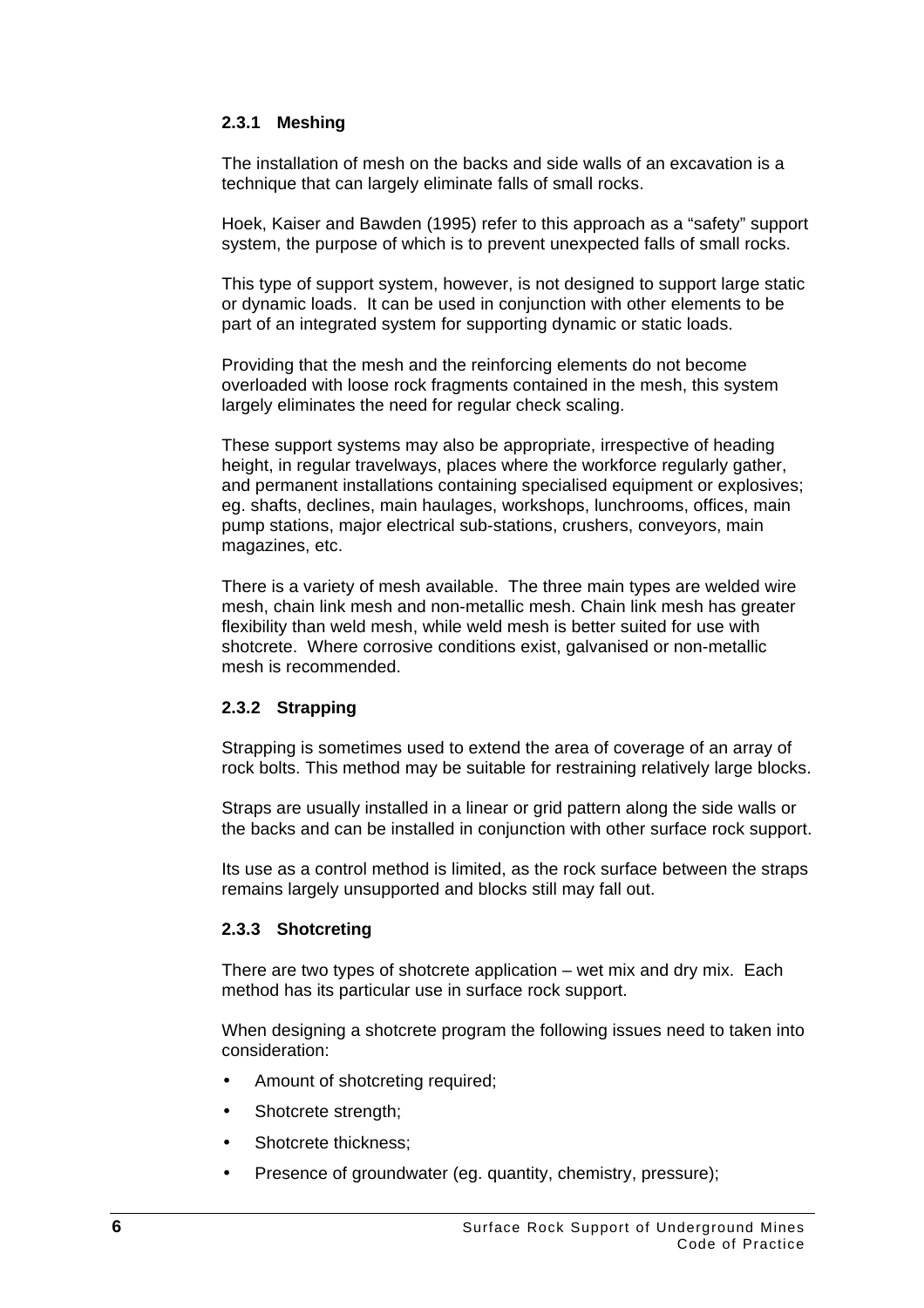- Need for drainage of groundwater from behind the shotcrete;
- Water quality (potable);
- Type of shotcrete mix (wet or dry);
- Use of microsilica;
- Admixtures (plasticisers, etc);
- Accelerators (for wet mix);
- Fibre reinforcement;
- Curing (external or internal);
- Testing and monitoring;
- Correct spraying equipment; and
- Correct shotcrete application.

#### **2.3.4 Other Surface Coatings**

Recent developments include the use of synthetic rock surface coatings specifically designed for rock stabilisation in underground mines.

Further work to develop these coatings may be required before they can be reliably and effectively used on a routine basis at minesites.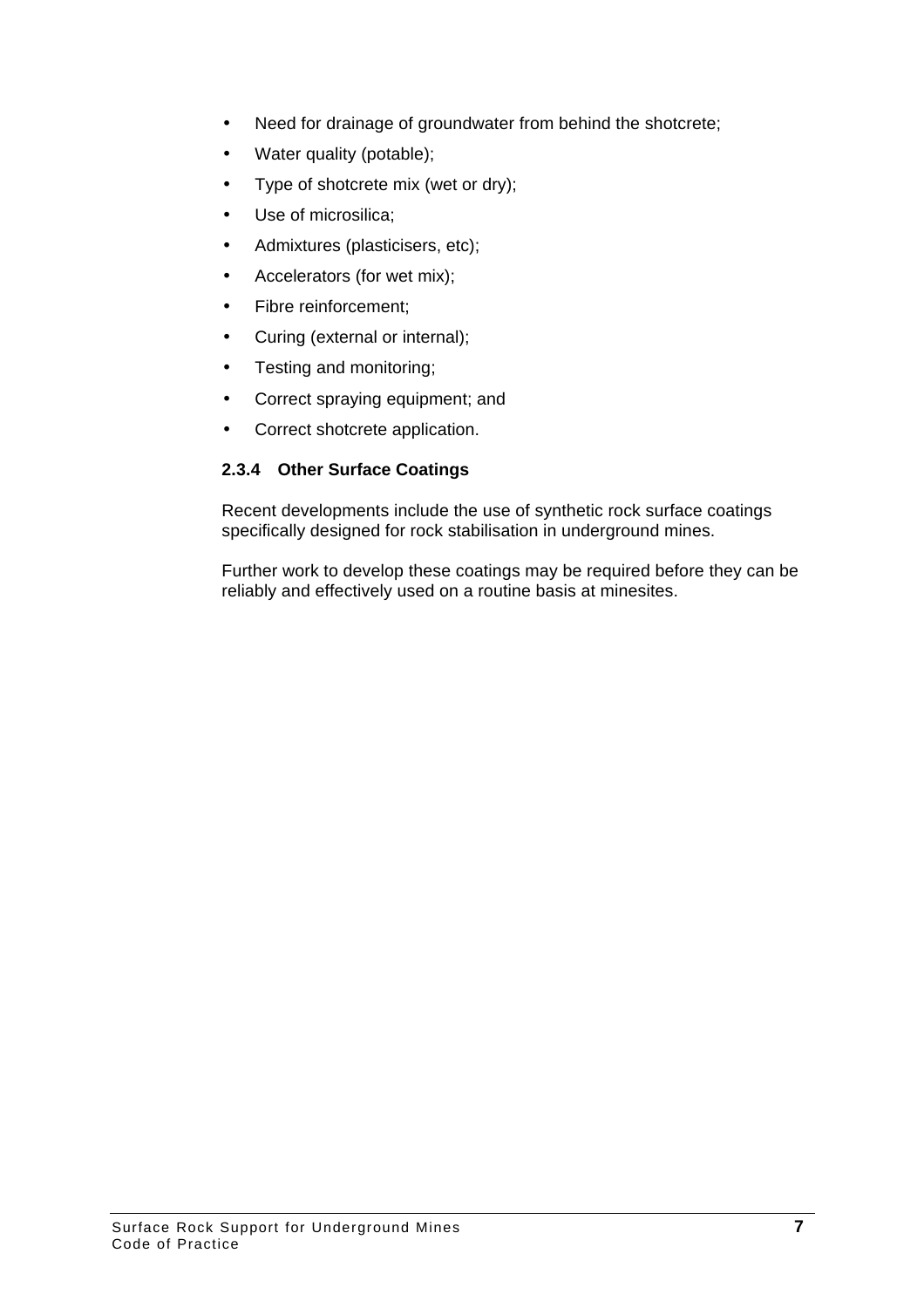# **3.0 GEOTECHNICAL RISK ASSESSMENT**

The purpose of the Geotechnical Risk Assessment is to identify areas of the mine where the level of ground support needs to be upgraded.

The mine may be divided in areas or regions and categorised according to the relative risk and a documented geotechnical risk assessment shall consider the risk factors listed below.

#### **3.1 Risk Factors**

The geotechnical risk assessment shall take into consideration the following risk factors: Ground conditions; Mining method used; and Exposure risk.

#### **3.1.1 Ground conditions**

The ground conditions in workplaces, travelways and installations generally shall be assessed to determine the potential for rock falls.

The assessment of ground conditions needs to take into account:

- Geology of the rock mass:
- Geotechnical information on the planes of weakness;
- Mechanical properties of the intact rock, planes of weakness and the rock mass;
- Magnitude and orientation of the three dimensional pre-mining rock stress field;
- Magnitude and orientation of the induced rock stresses caused by the mining process (creation of voids);
- Potential rock failure mechanisms:
- Blast damage to the rock mass;
- Likely scale and nature of the ground movement;
- Possible effects on other working places and installations;
- Previous experience and relevant historical data; and
- Groundwater and exposure to the atmosphere.

The above factors should be considered in relation to any proposed excavation designs and any existing excavations.

Areas of the mine where surface rock support is likely to be needed include:

- Areas where ground conditions are such that loose rock is likely to develop over time;
- Areas which generate loose material and constantly require scaling;
- Areas which are subject to increases or decreases in stress; and
- Areas which are subject to significant blast vibrations.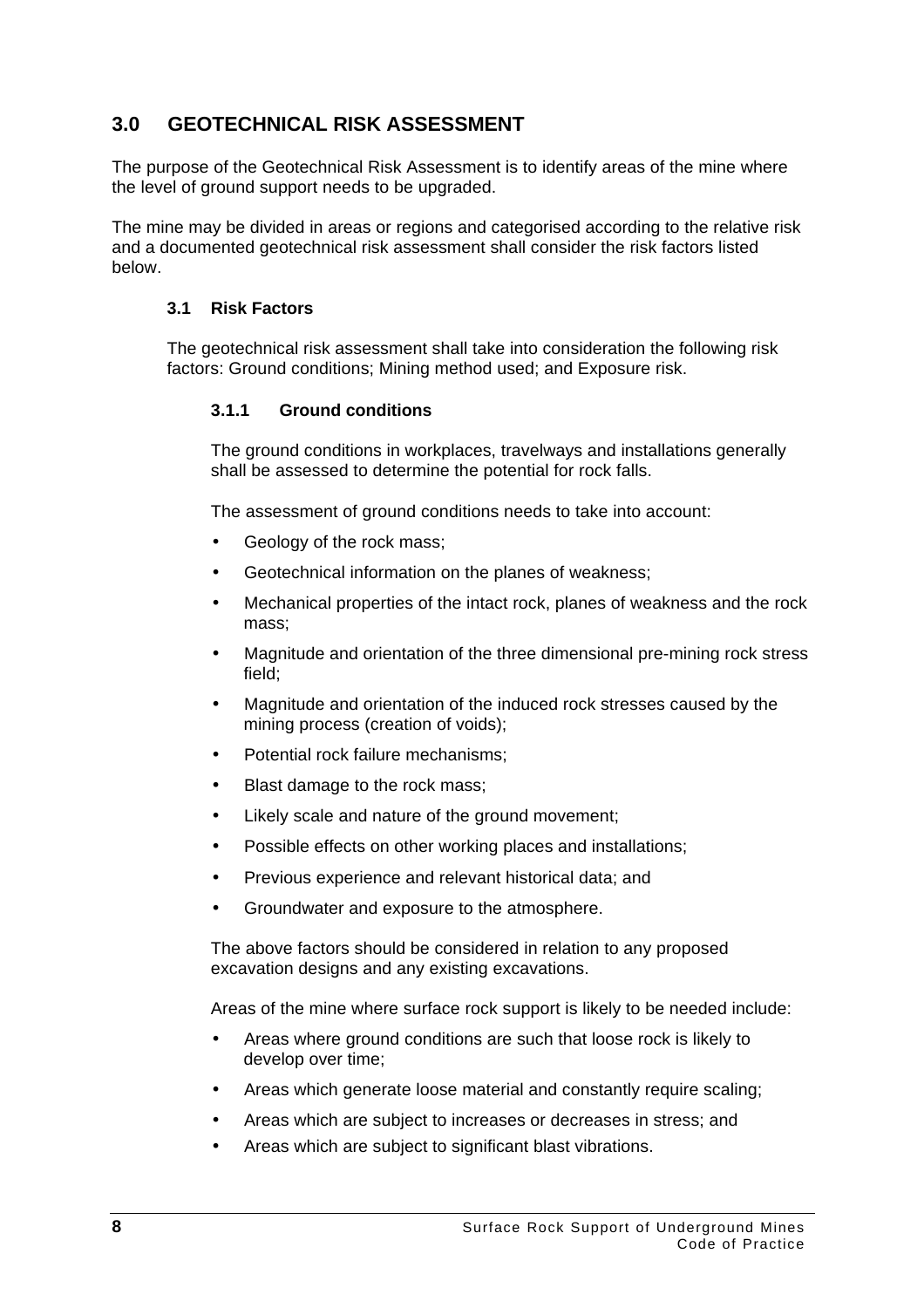#### **3.1.2 Mining Method**

With entry-method stoping systems the workforce can be exposed to wide stope spans and unsupported ground as each cut is taken.

In these cases, there is a need to re-install the ground support and reinforcement as each stope lift is mined. Consequently, entry-method stoping generally requires a high level of ground control.

Consideration should be given also to areas of large spans, such as intersections.

Non-entry methods of stoping do not permit additional surface rock support within the stope void, however surface rock support is likely to be required in stope access ways and extraction and drill headings.

#### **3.1.3 Exposure Risk**

The exposure of employees shall be considered when assessing the risk of each area of the mine.

Facilities and installations where there is regular employee access, eg. crib rooms, workshops etc. should have surface rock support installed.

Areas of "no access" are unlikely to require surface rock support. However, the requirement for remedial work shall be assessed if and when such areas are reopened.

#### **3.2 Risk Assessment**

The risk assessment comprises two parts – inspections and risk ranking.

Regular inspections of the mine shall be carried out in a manner consistent with sound geotechnical engineering practice $1$ . The mine may be divided into areas prioritised according to the following criteria:

- Where there is no installed rock reinforcement:
- Where existing ground support includes rock reinforcement but no surface rock support; and
- Where existing ground support meets surface rock support treatment requirements.

Particular consideration should be given to areas known to be likely to develop loose rock.

Each area shall be assigned a risk ranking $^2$  that reflects the risk of localised rock fall. The risk assessment should be documented in a format that will enable an action plan to be developed. An example of the steps to be followed when conducting the geotechnical risk assessment is outlined in **Appendix 3**.

 $\overline{a}$ 1 Refer to DME Guideline Geotechnical Considerations for further details.

 $2$  Refer Draft DME Guideline Risk Management for further details.

A range of commercial available Risk Ranking Tools are useful for the risk assessment step.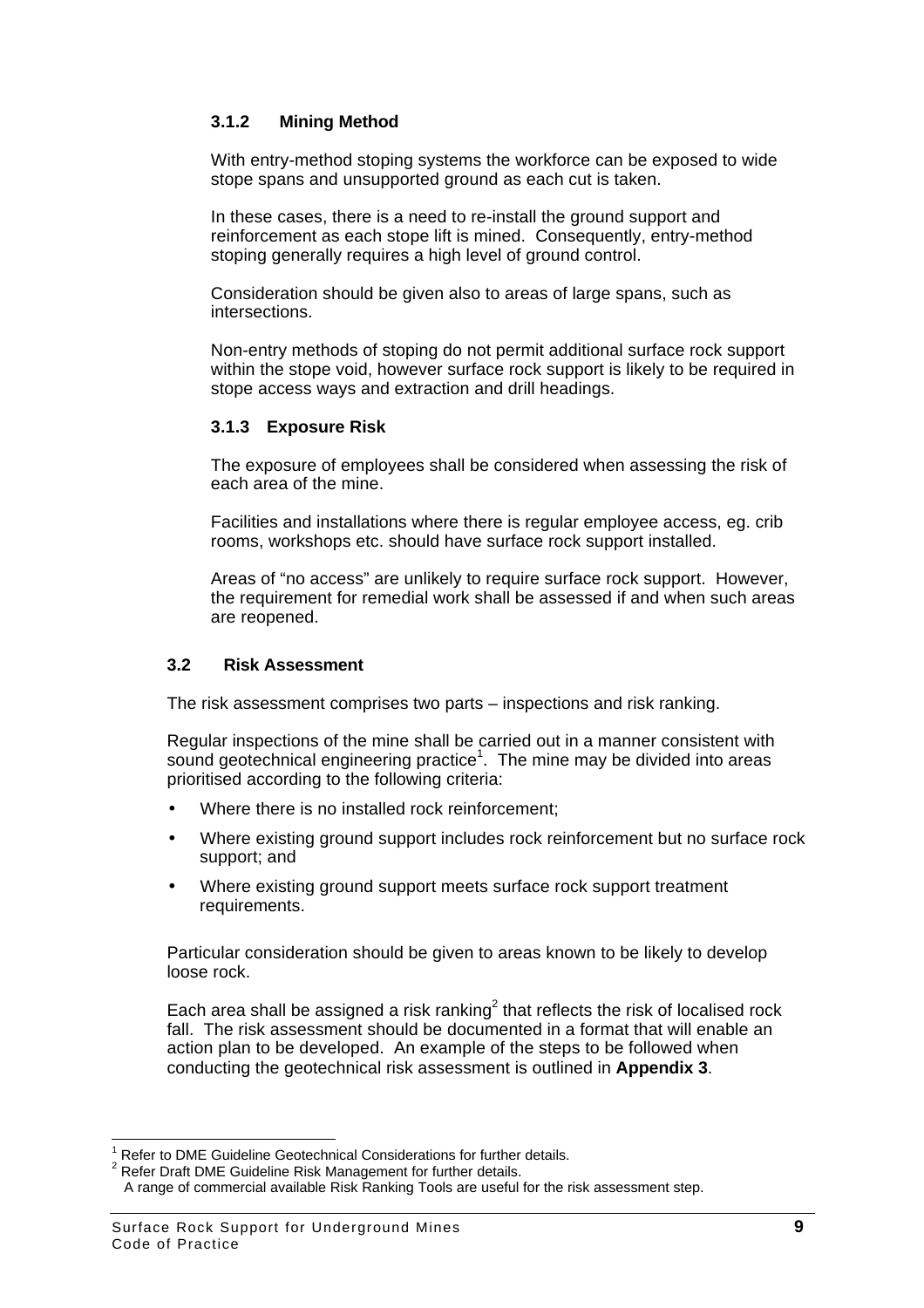# **4.0 RISK CONTROL**

The Code requires that all high headings having a risk of localised rock fall have surface rock support applied, unless the documented ground control management plan has determined that the risk can be managed by regular monitoring and check scaling.

In complying with this Code there are three categories of excavations to be considered:

• *New work which complies with the Code requirements;*

All new excavations shall comply with the Code. Surface rock support shall be installed where it has been determined necessary in the geotechnical risk assessment. Where no surface rock support is deemed necessary, a documented procedure for monitoring and check scaling shall be implemented.

• *Existing areas which are assessed to comply;*

Compliance may include surface rock support, or a system of documented monitoring and check scaling.

and

• *Existing areas that are scheduled for upgrade to achieve compliance.*

In the case of existing excavations, areas of the mine that are identified from the geotechnical risk assessment requiring surface rock support should be prioritised and scheduled accordingly to the risk of exposure.

Remedial work shall be prioritised and scheduled to ensure the upgrade is completed within a reasonably practicable timeframe.

Where surface rock support is required, then the geotechnical risk assessment should provide the following information:

- To what extent is the surface rock support needed?
- What excavations need to be treated?
- What surface rock support is to be used for each application?
- How will the surface rock support be integrated with the current ground control systems?
- How will the surface rock support be integrated into the current mining cycles and are any changes to procedures required?

A regular inspection and monitoring program shall be established, carried out by competent persons and conducted for all areas identified in the risk assessment. The frequency of inspections should be relative to the risk and must take account of changes in ground and operating conditions.

In the event of a change in conditions, such as a surface rock failure in an area scheduled for surface rock support, the priority of the area must be reassessed. Where such events occur in areas where no surface rock support was considered necessary, the area shall be reassessed taking into consideration the risk factors and the change in conditions.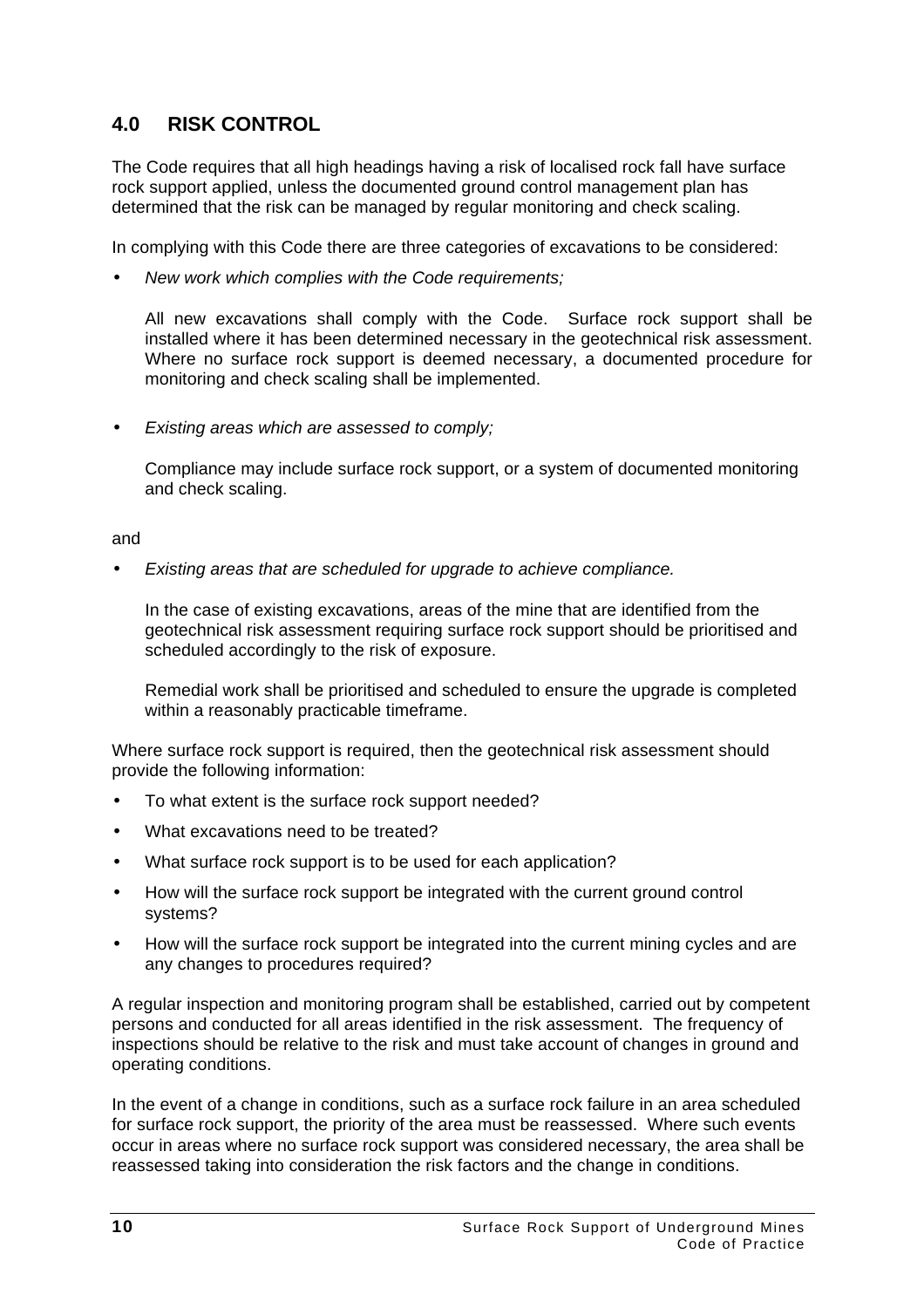Any schedule and action plan should be developed in consultation with relevant employees and safety and health representatives.

If the assessment concludes that surface rock support is not required, then the Mine Manager shall show justification in a documented geotechnical risk assessment. The risk assessment should be included in the mine's Ground Control Management Plan<sup>3</sup>.

 3 Refer to DME Guideline Geotechnical Considerations for further details.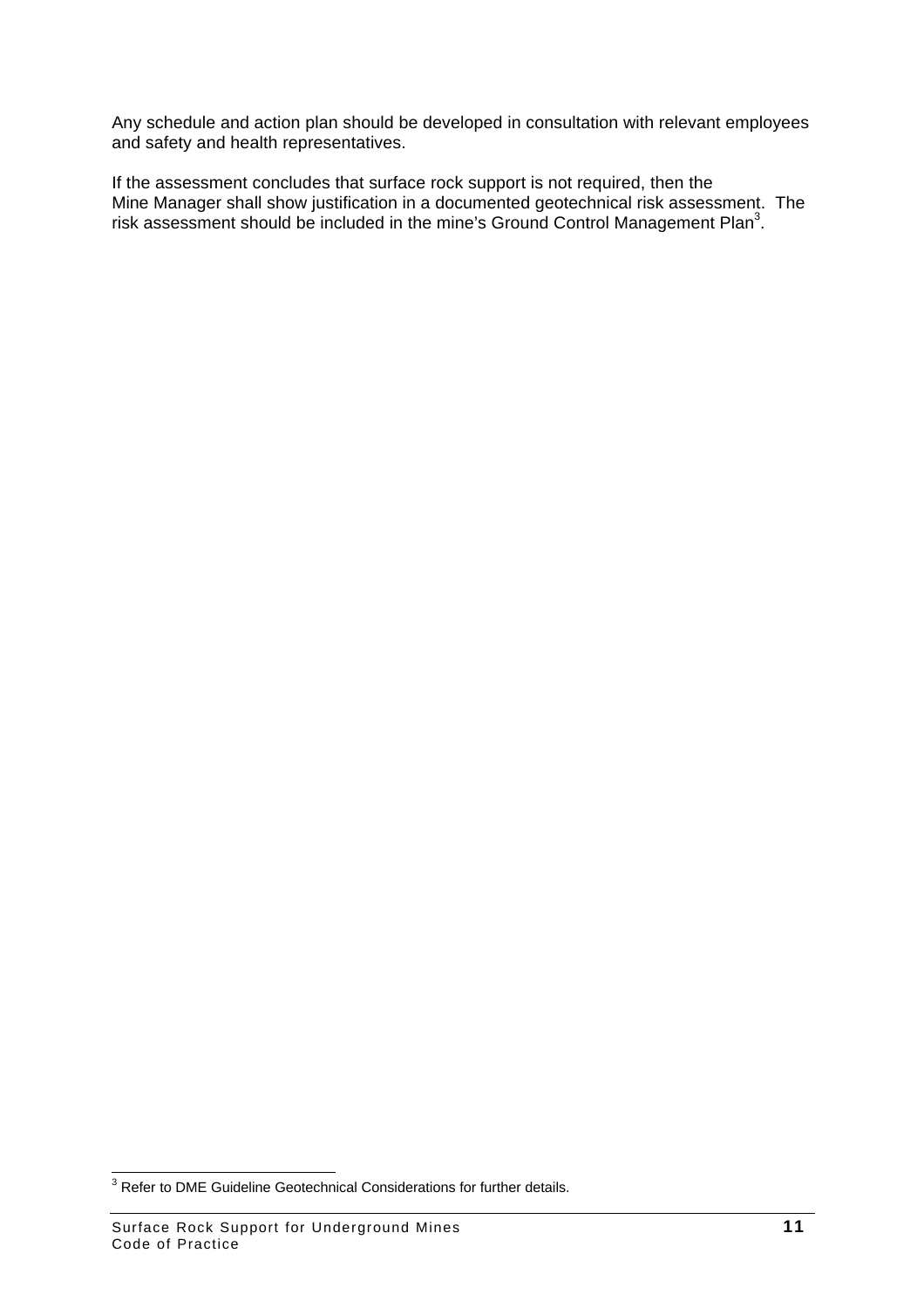### **5.0 FURTHER READING**

- Espley, S, Langille, C and McCreath, D, 1995. Innovative liner support trials in underground hardrock mines, in *CIM Bulletin*, July-August, 88(992):66-74.
- Espley, S J, O'Donnell, J D P, Thibodeau, D and Paradis-Sokolski, P, 1996. Investigation into the replacement of conventional support with spray-on liners, in *CIM Bulletin*, June, 89(1001):135-143.
- Hartman, H L, (S Ed), 1992. *SME Mining Engineering Handbook*, second edition, 2260 p (Society for Mining, Metallurgy and Exploration, Inc: Littleton, Colorado).
- Hutchinson, D Jean and Diederichs, Mark S, 1996. *Cablebolting in Underground Mines*, 406 p (BiTech Publishers: Richmond, British Columbia).
- Melbye, T A, 1996. S*prayed Concrete for Rock Support*, fourth edition, 186 p (MBT International Underground Construction Group: Zurich).
- Persson, P-A, Holmberg, R and Lee, J, 1994. *Rock Blasting and Explosives Engineering*, 540 p (CRC Press: Boca Raton, Florida).
- Spearing, A J S, 1995. *Handbook on Hard-rock Strata Control*, 152 p, SP6 (The South African Institute of Mining and Metallurgy: Johannesburg).
- Stillborg, B, 1994. *Professional Users Handbook for Rock Bolting*, second edition, 164 p (Trans Tech Publications: Clausthal-Zellerfeld).
- Vandewalle, M, 1996. *Tunnelling the World*, fourth edition, 247 p (N V Bekaert S A: Zwevegem).
- Wojno, L and Kuijpers, J, July 1998. *Spotlight on New Developments in Large Areal Coverage Supports in South Africa*. International Conference on Geomechanics / Ground Control in Mining and Underground Construction. University of Wollongong.

### **6.0 REFERENCES**

- Department of Minerals and Energy (Western Australia), 1997. *Guidelines Geotechnical Considerations in Underground Mines*, 62 p, June (Department of Minerals and Energy (Western Australia): Perth).
- Department of Minerals and Energy (Western Australia), 1997. *Guidelines Underground Barring Down and Scaling*, 21 p, June (Department of Minerals and Energy (Western Australia): Perth).
- Hoek, E, Kaiser, P K and Bawden, W F, 1995. *Support of Underground Excavations in Hard Rock*, 215 p (Balkema: Rotterdam).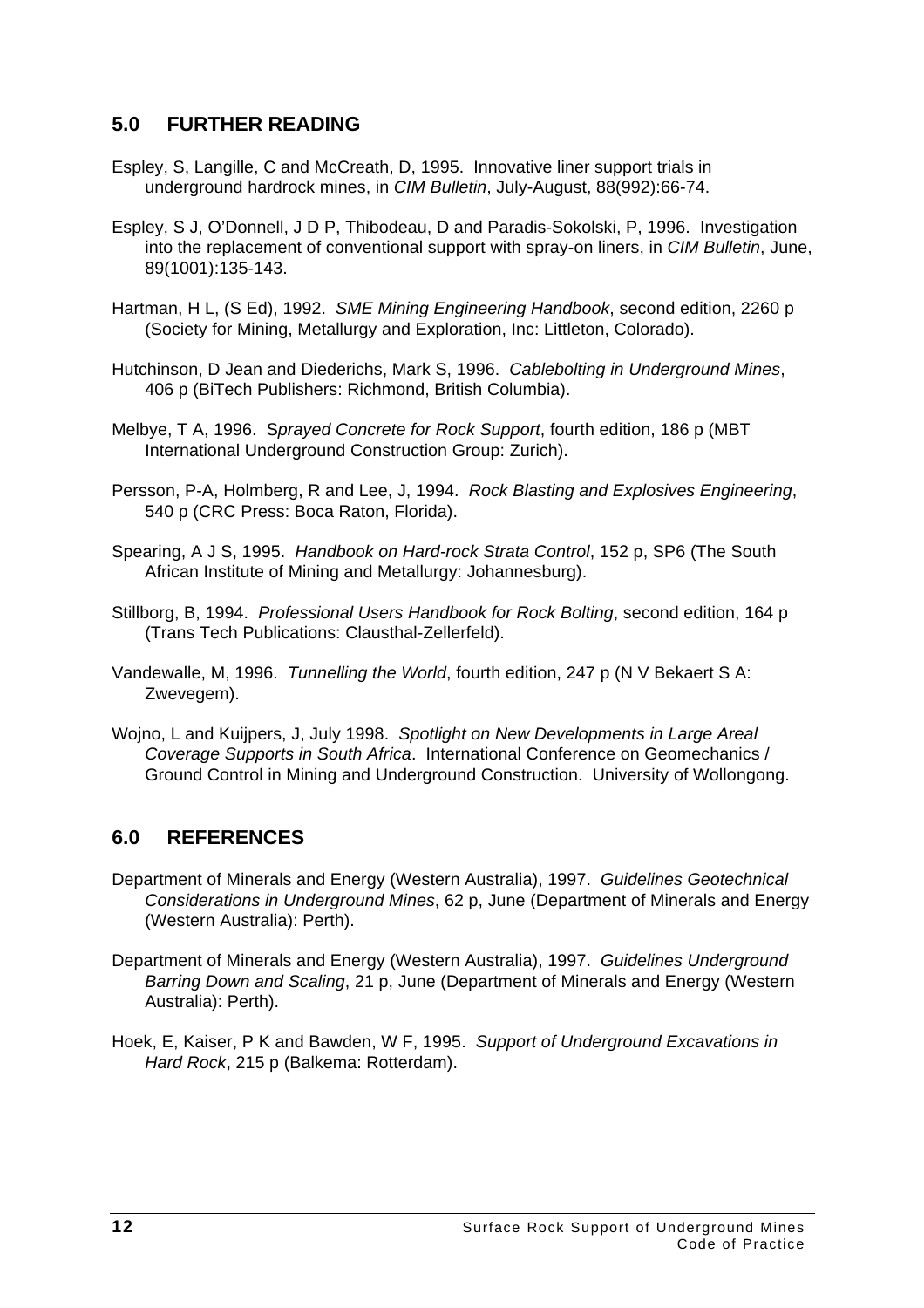### **LEGISLATIVE FRAMEWORK**

The *Mines Safety and Inspection Act 1994* sets objectives to promote and improve occupational safety and health standards. The Act sets out broad duties and is supported by more detailed requirements in the Mines Safety and Inspection Regulations. A range of guidance material, including codes of practice, further supports the legislation. The legislative framework is set out in Figure 1.

Guidance material includes explanatory documents that provide more detailed information on the requirements of the legislation.

Codes of practice contain practical information on how to comply with legislative requirements. They describe safe work practices that can be used to reduce the risk of work-related injury and disease. Codes of practice may also contain explanatory information.

The work practices included in a code of practice may not represent the only acceptable means of achieving the standard to which the code refers. There may be other ways of setting up a safe system of work and, providing the risk of injury or disease is reduced as far as practicable, the alternatives should be acceptable.



#### **FIGURE 1: LEGISLATIVE FRAMEWORK**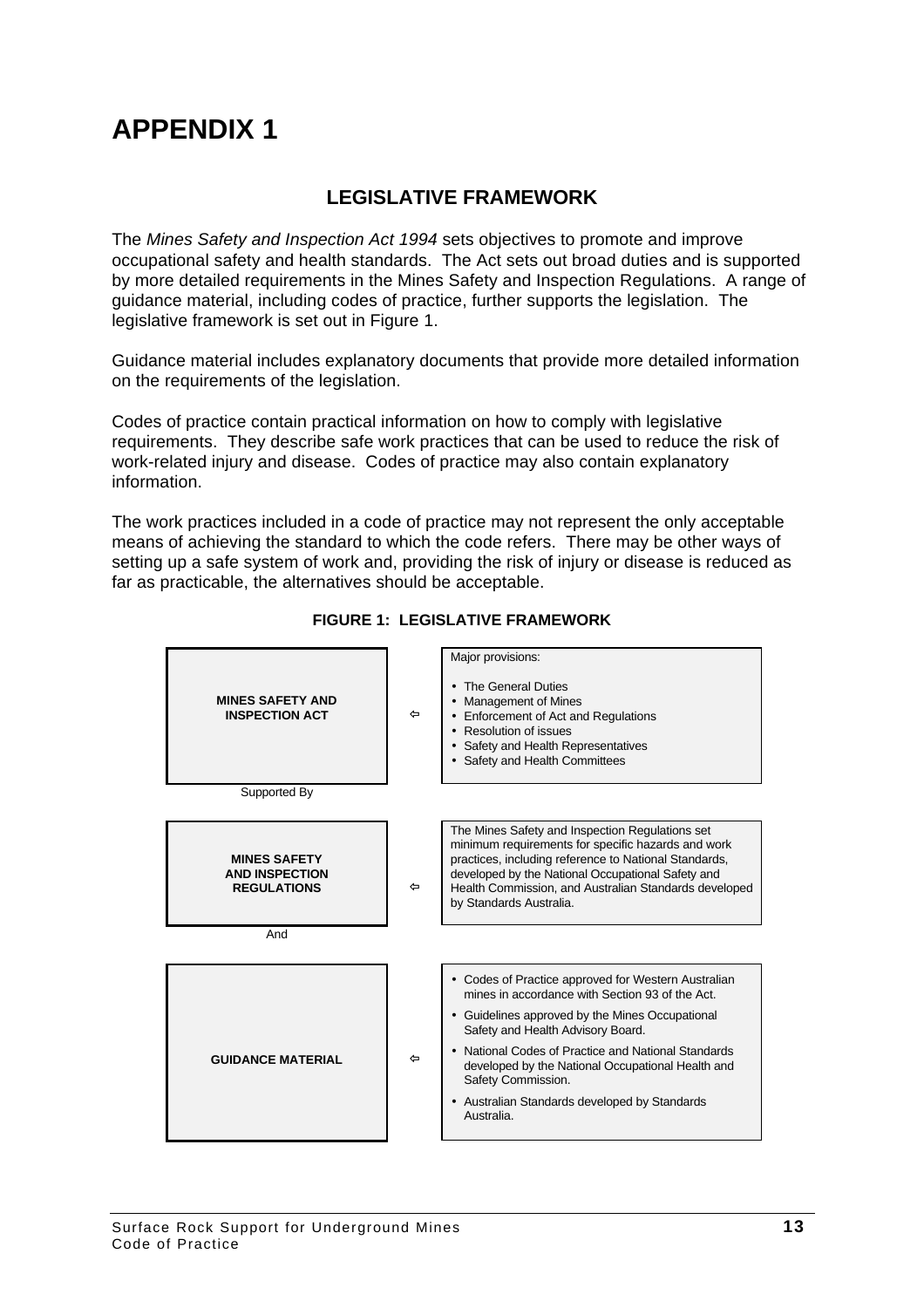Further information on the legislative framework can be found in the Chamber of Minerals and Energy's publication "*General Duty of Care in Western Australian Mines*".

#### **The Legal Status of Codes of Practice**

The provision for approval of codes of practice is made in Section 93 (1) of the *Mines Safety and Inspection Act 1994*:

*93. (1) The Minister may approve a code of practice which has been considered by the Mines Occupational Safety and Health Advisory Board, for the purpose of providing practical guidance to employers, selfemployed persons and employees and other persons on whom a duty of care is imposed under this Act.*

Section 93 sets out the processes associated with the approval and revision of codes of practice, and the status of approved codes of practice in relation to legal proceedings. The following points are included:

- A person is not liable to any civil or criminal proceedings simply because of noncompliance with a code of practice; and
- Where it is alleged that a person has contravened a provision of the Act or Regulations, the information in a code of practice may be used, as evidence to show there is a practicable means of reducing the risk or work-related injury or disease. However, demonstration that the person has complied with the Act or Regulations by some other means would be a satisfactory defence.

Codes of practice may not provide exact solutions to occupational safety and health problems in all workplaces in the industry, but following the practical guidance in this code of practice should help to reduce the risk of serious injury or death from rock falls.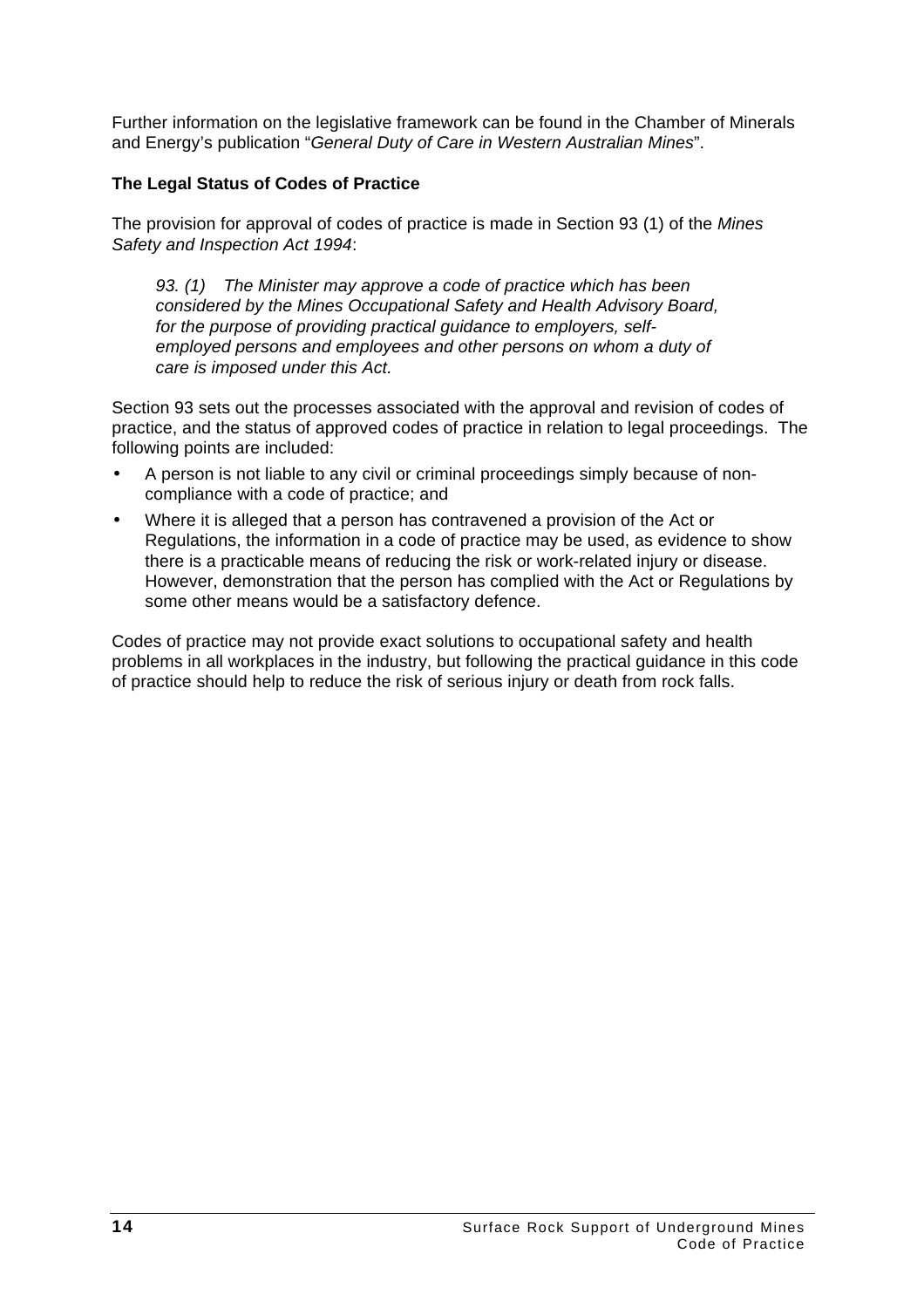### **FLOW DIAGRAM COMPLIANCE WITH THE CODE OF PRACTICE**

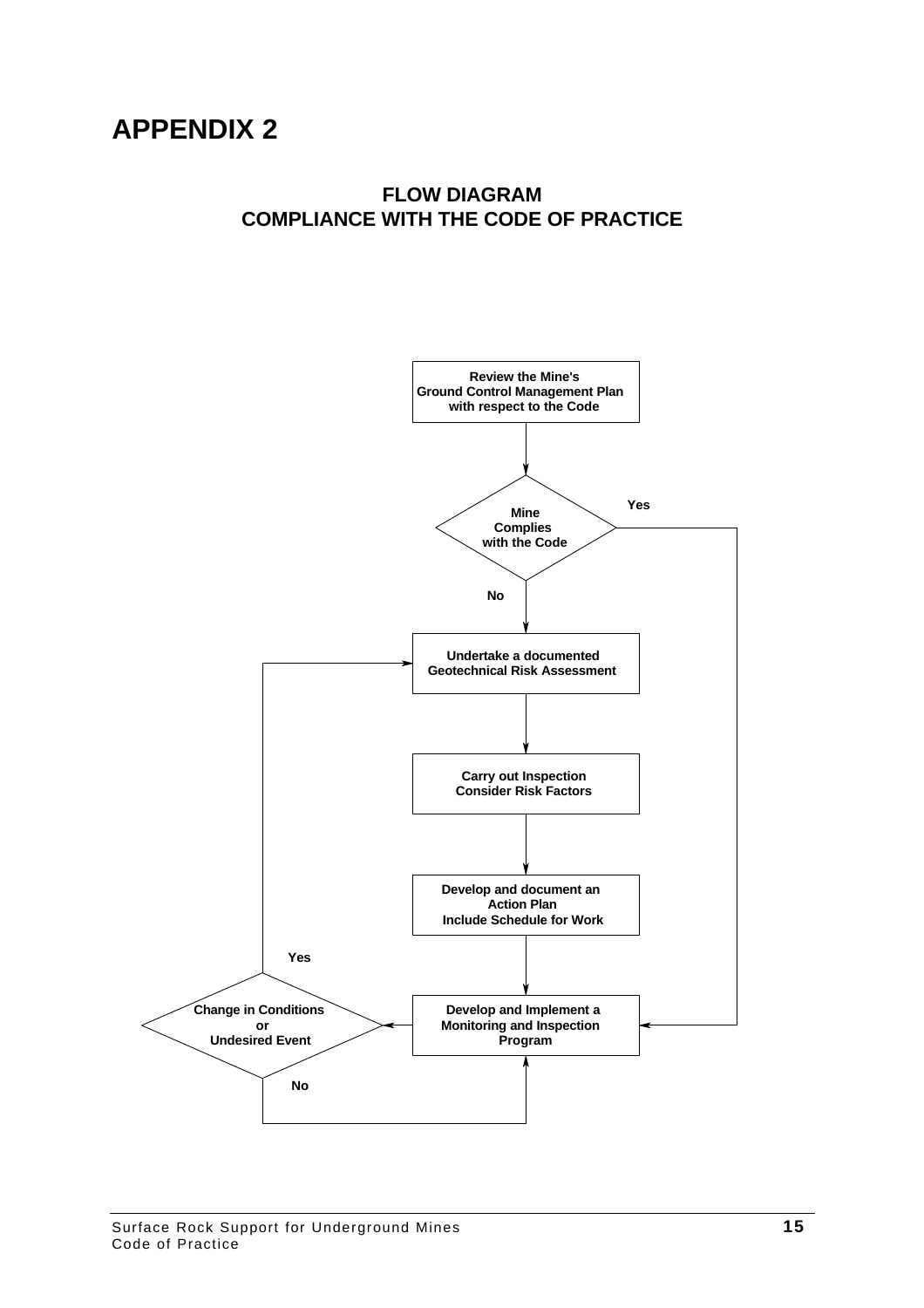#### **10 STEP GEOTECHNICAL RISK ASSESSMENT**

# **DEVELOPMENT HEADINGS AND ENTRY STOPING METHODS**

The geotechnical risk assessment should be carried out by competent persons, including geologists, mining engineers, supervisors, safety and health representatives and underground employees exposed to the risk.

Specialist goetechnical advice from appropriately qualified and experienced professionals should be sought when complex, variable and difficult or unusual ground conditions are found.

The frequency and scope of the geotechnical risk assessment shall reflect the level of risk and shall be documented.

The following 10-Step Geotechnical Risk Assessment is provided as an example of the issues that should be taken into consideration when carry out the risk assessment.

| STEP <sub>1</sub>  | Broadly classify the ground conditions:<br>Soft rock conditions (time dependent behaviour)<br>Hard rock conditions<br>$\bullet$<br>Seismic rock conditions (dynamic behaviour)<br>$\bullet$                                                                               |  |  |  |  |
|--------------------|---------------------------------------------------------------------------------------------------------------------------------------------------------------------------------------------------------------------------------------------------------------------------|--|--|--|--|
| STEP <sub>2</sub>  | Quantify the geotechnical properties of the rock mass                                                                                                                                                                                                                     |  |  |  |  |
| STEP <sub>3</sub>  | Establish the geotechnical domains based on geology and rock mass<br>classification methods                                                                                                                                                                               |  |  |  |  |
| STEP 4             | Identify the potential rock failure mechanisms                                                                                                                                                                                                                            |  |  |  |  |
| <b>STEP 5</b>      | Review the geotechnical domains having regard for:<br>Underground observations<br>Blast damage from large blasts<br>Induced stress changes (increase and decrease)<br>Water (natural or introduced)<br>$\bullet$<br>Deterioration of the rock mass with time<br>$\bullet$ |  |  |  |  |
| STEP <sub>6</sub>  | Draw on mining experience in similar ground conditions (judgement)                                                                                                                                                                                                        |  |  |  |  |
| <b>STEP7</b>       | Review effectiveness of scaling practices                                                                                                                                                                                                                                 |  |  |  |  |
| <b>STEP 8</b>      | Review effectiveness of controlled drilling and blasting practices                                                                                                                                                                                                        |  |  |  |  |
| STEP <sub>9</sub>  | Consider influence of nearby excavations, pillars and abutments                                                                                                                                                                                                           |  |  |  |  |
| STEP <sub>10</sub> | Determine rock support and reinforcement                                                                                                                                                                                                                                  |  |  |  |  |

**Return to STEP 1 and repeat for next section of development or stope**